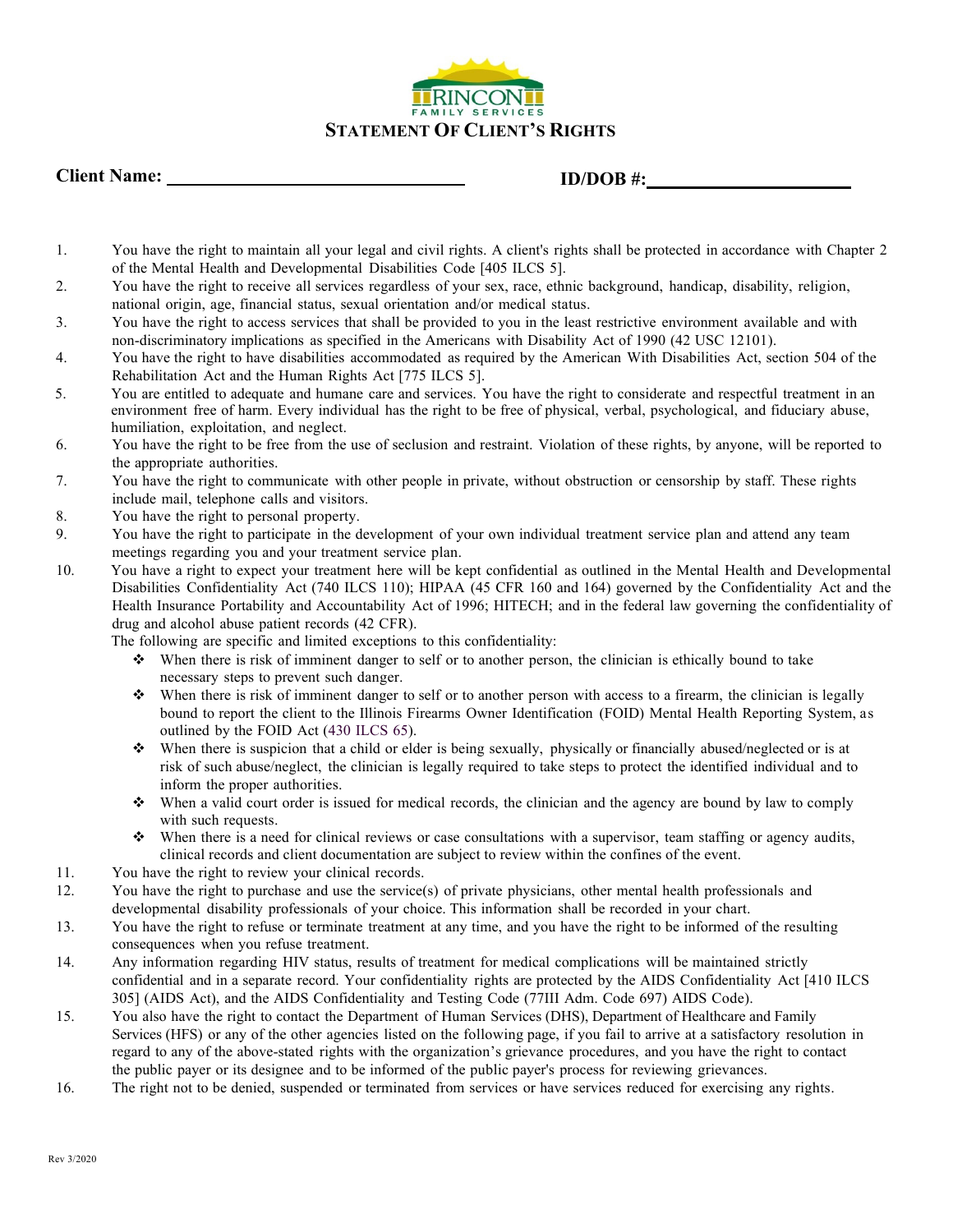| Chicago, IL 60647<br>Phone: (773) 292-7200                                                                          |                                                                                                                                                         |
|---------------------------------------------------------------------------------------------------------------------|---------------------------------------------------------------------------------------------------------------------------------------------------------|
| TTY: (866) 439-3721                                                                                                 |                                                                                                                                                         |
| <b>DEPARTMENT OF HEALTHCARE AND FAMILY SERVICES – Local Office</b><br>401 South Clinton Street<br>Chicago, IL 60607 |                                                                                                                                                         |
| <b>GUARDIANSHIP &amp; ADVOCACY COMMISSION</b><br>NORTH SUBURBAN REGIONAL OFFICE<br>9511 Harrison Ave., W 300        |                                                                                                                                                         |
| Des Plaines, IL 60016 847-294-4264                                                                                  | http://gac.state.il.us/osg/                                                                                                                             |
| DIVISION OF SUBSTANCE USE, PREVENTION & RECOVERY<br>401 South Clinton Street, Second Floor<br>Chicago, IL 60607     |                                                                                                                                                         |
| (phone) 312-814-3840 (fax) 312-814-2419                                                                             | http://www.dhs.state.il.us/page.aspx?item=29725                                                                                                         |
| ILLINOIS OFFICE OF CHILDREN & FAMILY SERVICES                                                                       |                                                                                                                                                         |
| 1 800 25 ABUSE (800) 252-2873                                                                                       | http://www.state.il.us/dcfs/index.shtml                                                                                                                 |
| ILLINOIS OFFICE OF DEVELOPMENTAL DISABILITIES<br>319 E. Madison, Ste. 4N                                            |                                                                                                                                                         |
| Springfield, IL 62701 217-524-7065                                                                                  | http://www.dhs.state.il.us/page.aspx?item=32253                                                                                                         |
| <b>ILLINOIS OFFICE OF INSPECTOR GENERAL</b><br>32 West Randolph St.Ste. 1900<br>Chicago, IL 60601                   |                                                                                                                                                         |
| 312-814-5600                                                                                                        | www.inspectorgeneral.illinois.gov                                                                                                                       |
| ILLINOIS OFFICE OF MENTAL HEALTH<br>160 N. LaSalle, 10th Fl.                                                        |                                                                                                                                                         |
| Chicago, IL 60601 312-814-3784                                                                                      | http://www.dhs.state.il.us/page.aspx?item=29728                                                                                                         |
| <b>EQUIP FOR EQUALITY</b><br>20 N. Michigan Ave., Ste. 300                                                          |                                                                                                                                                         |
| Chicago, IL 60602 312-341-0022                                                                                      | http://www.equipforequality.org/                                                                                                                        |
| <b>CARF INTERNATIONAL</b><br>6951 East Southpoint Road Tucson,<br>AZ 85756-9407, USA Phone: (520)<br>325-1044       |                                                                                                                                                         |
| Toll-free: (888) 281-6531 voice/TTY<br>Fax: (520) 318-112                                                           | http://www.carf.org/contact-us/                                                                                                                         |
|                                                                                                                     | The information in this Statement of Rights shall be explained using language or a method of communication that the client understands and              |
|                                                                                                                     | documentation of such explanation shall be placed in my clinical record. I have read this Statement of Rights, or had it read to me and explained to me |

| Client Signature $(12y/\sigma \&$ older)    | Date | Language / Method of Communication              |      |
|---------------------------------------------|------|-------------------------------------------------|------|
| Parent / Guardian Signature (if applicable) | Date | <b>Service Provider Signature / Credentials</b> | Date |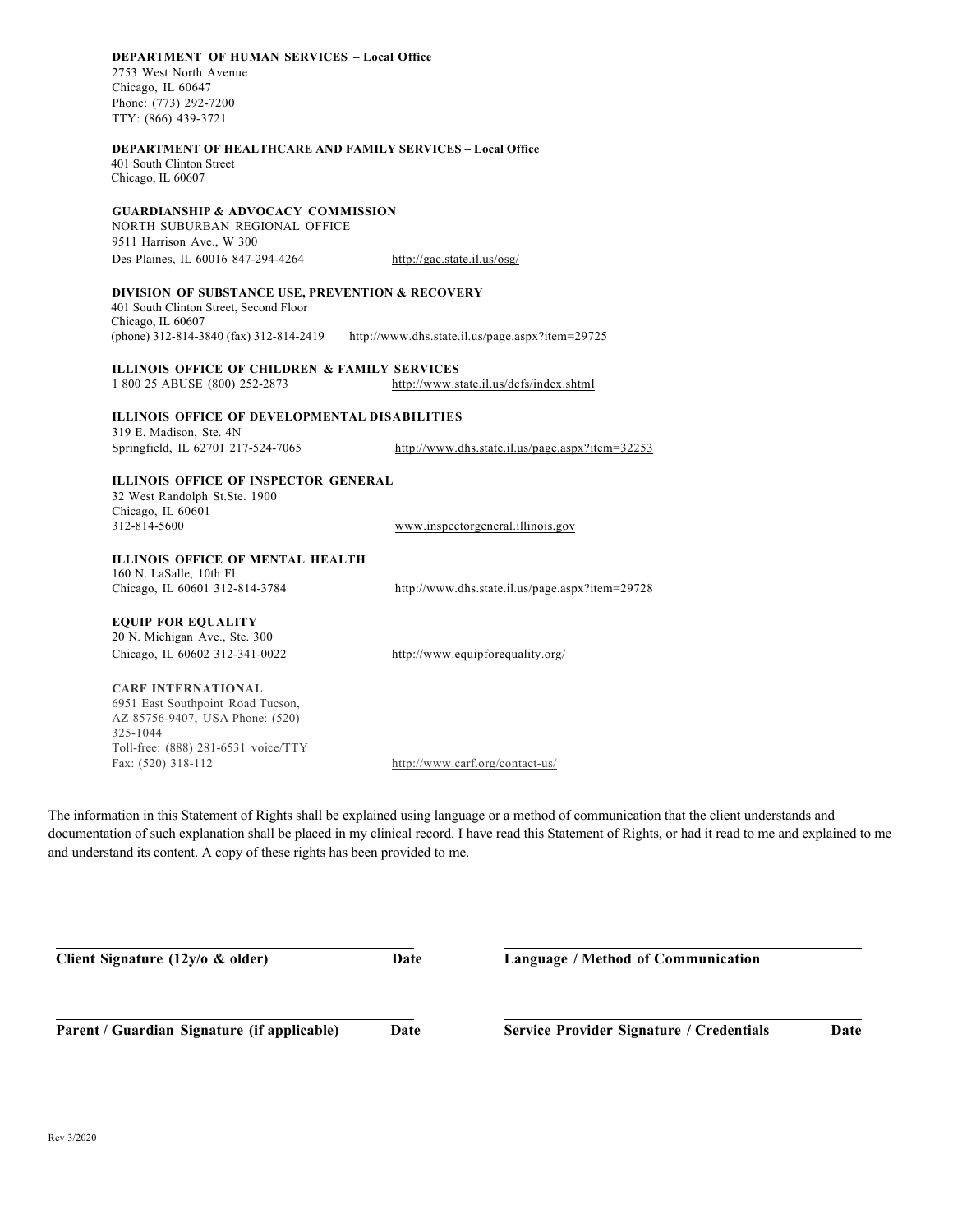

It is the goal of Rincon Family Services to provide services to clients that are respectful and of the highest quality. Rincon Family Services is committed to provide services free from the practice of illegal discriminatory behavior and are respectful toward all persons regardless of race, ethnicity, religion, sex, age, marital status, sexual orientation, and mental or physical disability. Rincon Family Services encourages open and honest discussion between the clients and staff. Rincon Family Services expects that the majority of client concerns can be addressed satisfactorily. Rincon Family Services will address grievances and concerns brought to our attention by clients. Staff is to inform clients about the Rincon Family Services Grievance Policy during the initial contact. All staff is committed to ensure that all clients have an exceptional and dignified experience while receiving services with any Rincon Family Services program.

Procedures:

- Ø Clients are to discuss concerns or dissatisfaction related to their services, treatment, outcomes, or experiences with their assigned Rincon Family Services worker. The Rincon Family Services worker will make every effort to address any/all-identified issues, under the monitoring and knowledge of their supervisor. Complaints may be formalized by completing the Client Complaint Form.
- $\triangleright$  If the client believes that their identified concerns have not been adequately addressed or resolved with their assigned worker, the client will then contact the worker's supervisor for a meeting to further discuss the complaint, which should resolved within three (3) business days.
- $\triangleright$  If the client feels that the issue or concerns are not resolved, the client may submit a formal grievance in writing to the Program Director, who will respond to the grievance within three (3) business days, or submit directly to compliance through any of the three methods identified below.
- $\triangleright$  If a resolution was not able to be formed, the Program Director will forward the grievance to Corporate Compliance, who will respond within three (3) business days.
- $\triangleright$  If a resolution is still not able to be formed, Corporate Compliance will forward the grievance to the President/CEO. The President/CEO's decision on the grievance shall constitute a final administrative decision (except when such decisions are reviewable by our governing board, in which case the governing board's decision is the final authority at the Rincon Family Service level);
- $\triangleright$  The client and the assigned worker will be informed of the final outcome in writing within three (3) business days of the decision President/CEO or two (2) additional business days for the Board.

**Client Signature (12 y/o & older) and Date**

**Parent / Guardian Signature (if applicable) and Date Service Provider Signature / Credentials and Date**

# **To Contact Corporate Compliance Directly:**

Phone: 773-609-6425 \* Fax: 773-321-0201 \* Email: grievances@rinconfamilyservices.org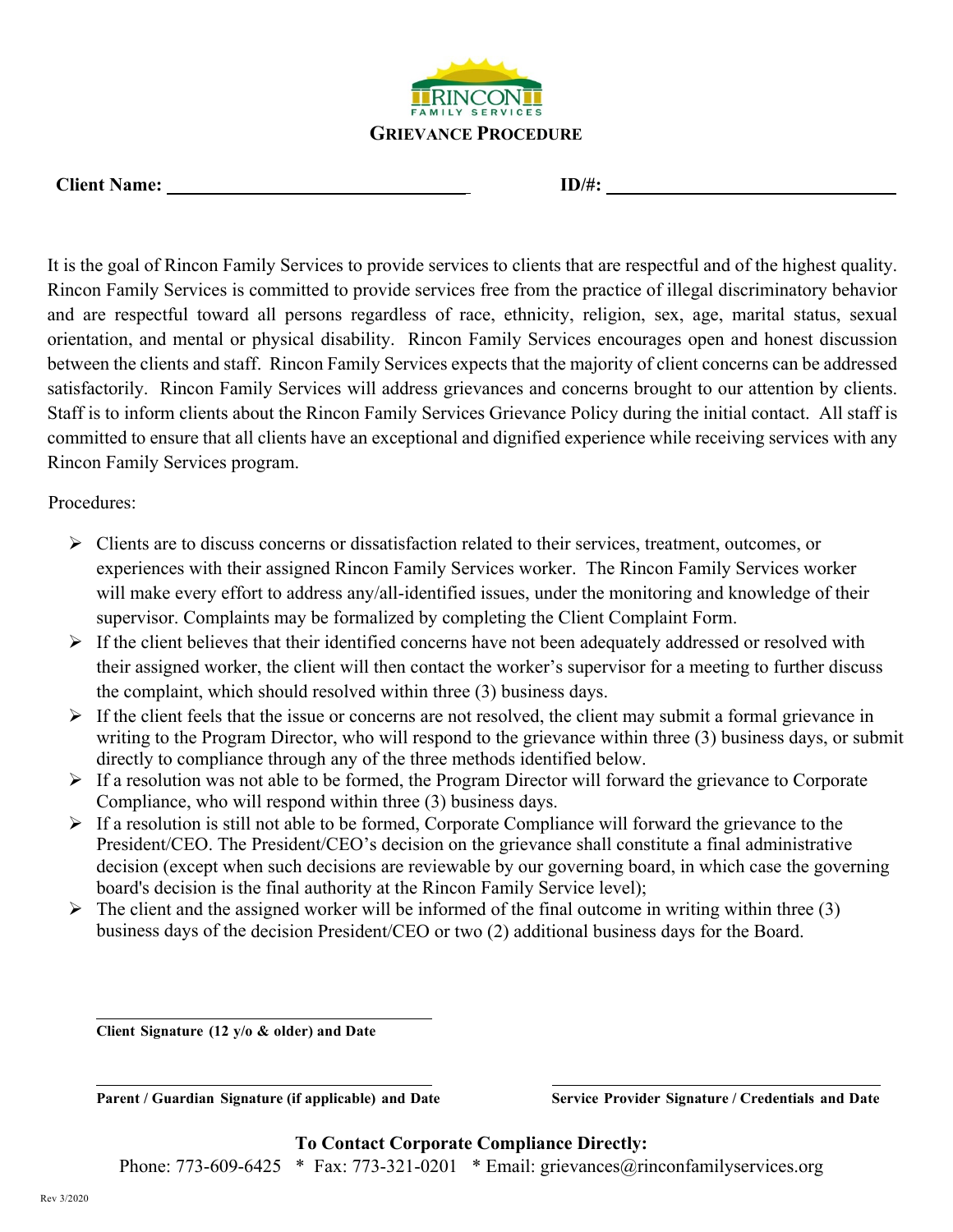## **CLIENT AGREEMENTS AND AUTHORIZATIONS**

## **Consent for Treatment**

I hereby consent to the treatment provided by Rincon Family Services and its employees or designees. I authorize the mental and physical health care services deemed necessary or advisable by any legal caregivers to address my needs. I was informed of all the risks and costs involved in the treatment, including the nature of the treatment, possible alternative treatments, and the potential risks and benefits of the treatment. ( ).

# **Authorization for Release of Personal Health Information**

I authorize use and disclosure of my personal health information for the purposes of diagnosing or providing treatment to me, obtaining payment for my care, or for the purpose of conducting the healthcare operations of Rincon Family Services. I authorize the organization to disclose any information required in the process of applications for financial coverage for the services rendered. This authorization provides that Rincon Family Services may release objective clinical information related to my diagnoses and treatment, which may be requested by my insurance company or its designated agent. (
(

# **Privacy Policy**

I acknowledge having received "Notice of Privacy Practices". My rights', including the right to see and copy my record, to limit disclosure of my health information and to request an amendment to my record, are therein explained. I understand that I may revoke, in writing, any consent for release of health care information, except to the extent that Rincon Family Services already made disclosures with my prior consent. ()

## **Follow Up Interview/Outcome Management**

I hereby consent to have a representative from Rincon Family Services contact me by telephone, mail or other means within 30 days after discharge in order to do a follow up interview to review my progress. (
(

## **Refusal for Services**

I hereby decline services offered to me at this time by Rincon Family Services. At any time I may request services. ()

| Client Signature ( $12y/\sigma$ & older)              |              | Date |
|-------------------------------------------------------|--------------|------|
| Parent / Guardian Signature (if applicable)           | Relationship | Date |
| <b>Service Provider Signature / Credentials</b>       |              | Date |
| $\Box$ Client is unable to sign verbal consent given. |              |      |
| <b>Reason:</b>                                        |              |      |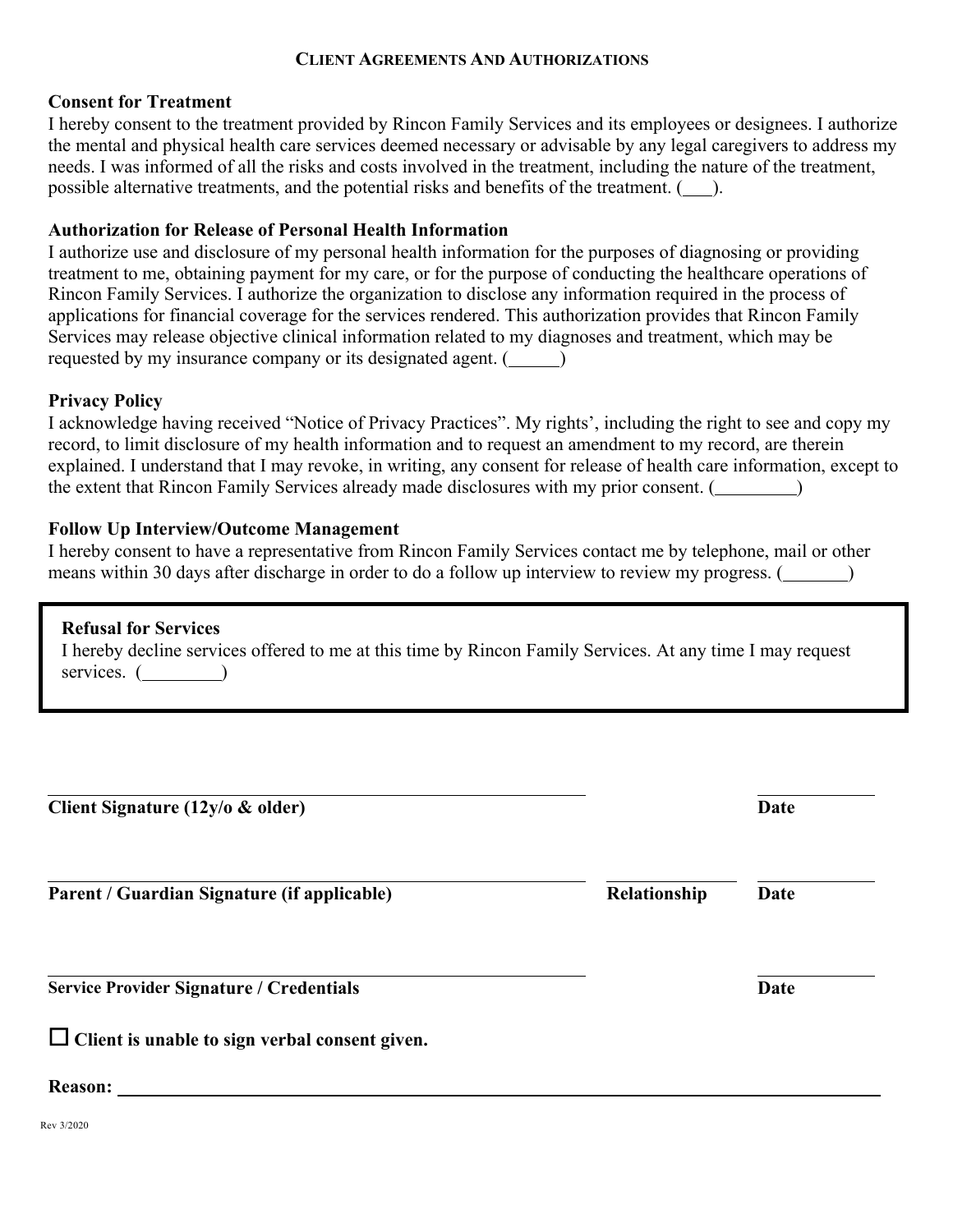

The agency has specific policies and procedures controlling access to records and information which is governed by the confidentiality of Alcohol and Drug Abuse Client Records regulations (42 CFR 2/1987) of the Alcohol, Drug Abuse and Mental Health Administration of the Public Health Service of the United States Department of Health and Human Services, effective August 10, 1987, which is incorporated herein by reference, and article 30 of the Act (20 ILCS 301/Art. 30), the Confidentiality of HIV/ AIDS status and testing are governed by the AIDS Confidentiality Act (410 ILSC 305) (AIDS Act), the AIDS confidentiality and Testing Code (77 IL Adm. Code 697) AIDS Code), and the Confidentiality Act and the Health Insurance Portability and Accountability Act (HIPAA) of 1996.

These policies and procedures are consistent with said regulations and statutes. The agency shall comply with said regulations and statutes.

The agency shall not release any clinical record in whole or in the part without a written release signed and dated by the client. Generally, program staff may not inform any person outside the organization that any individual attends the program, nor may any staff member disclose any information identifying an individual as alcohol or drug dependent, behavioral health consumer, or as a member of any treatment program.

Violation of these federal laws and regulations by any person is a crime. Suspected violations may be reported to appropriate authorities in accordance with these federal regulations.

These laws and regulations regarding privacy/confidentiality practices shall not prohibit:

- $\bullet$  Disclosure of information about a crime committed by a client at the organization;
- **b** Disclosure of information about the potential for harm to self or others;<br>Disclosure of information about suspected child or elder abuse or negotial
- bisclosure of information about suspected child or elder abuse or neglect, as allowed by, required by and consistent with state and federal law;<br>Disclosure of a client's own records to the client or as consented to in writ
- $\bullet$  Disclosure of a client's own records to the client, or as consented to in writing by the client;<br>Communication of information between or among personnel having a need for the information
- v Communication of information between or among personnel having a need for the information in connection with their duties either within the program or with an entity having direct administrative control over the services.
- v Disclosure of medical information to medical personnel if necessary, in a medical emergency;
- v Disclosure of information as authorized by an appropriate court order upon showing good cause, after appropriate procedure and notice, and with appropriate safeguards against unauthorized disclosure contained in the order as set forth in 42 CFR 2.61-2.67 (1987);
- $\bullet$  Disclosure of information to qualified personnel who are authorized by law or who provide financial assistance for the purpose of conduction audit or evaluation activity as set forth in 42 CFR 2.53 (1987);

The section shall not prohibit any other disclosure not precluded by the regulations and statutes cited above, nor by any other applicable state law, provided that any and all of the above disclosures are done consistent with the regulations and laws in the section above are made only to the extent allowed, for the purposes allowed and appropriate safeguards as required therein are provided.

This agency participates with other behavioral health service agencies (each, a "Participating Covered entity") in the IPA Network, established by Illinois Health Practice Alliance, LLC ("Company"). Through Company, the Participating Covered Entities have formed one or more organized systems of health care in which the Participating Covered Entities participate in joint quality assurance activities, and/or share financial risk for the delivery of health care with other Participating Covered Entities, and as such qualify to participate in an Organized Health Care Arrangement ("OHCA"), as defined by the Privacy Rule. As OHCA participants, all Participating Covered Entities may share the PHI of their patients for the Treatment, Payment and Health Care Operations purposes of all the OHCA participants.

Client records shall remain secure in a locked room and locked file cabinet.

Except as authorized by an appropriate court order granted pursuant to state and federal regulations, no record may be used to initiate or substantiate charges against a client or to conduct an investigation of a client.

When the department of Human Services requests records for audit, evaluation, research and other authorized purpose, it will:

- a. indicate the purpose for requesting information;
- b. agree in writing to maintain the information in accordance with security requirements of state and federal regulations;
- c. agree in writing to comply with limitations on disclosure; and
- d. indicate the authorized personnel to whom such information is to be submitted

I hereby acknowledge that the staff at the agency has informed me that federal law and regulations protect the confidentiality of client treatment **records and that a written summary of the law and regulations has been given to me as desired.**

**Client Signature (12 y/o & older) Date**

**Parent / Guardian Signature (if applicable) Date**

**Witness / Service Provider Signature Date**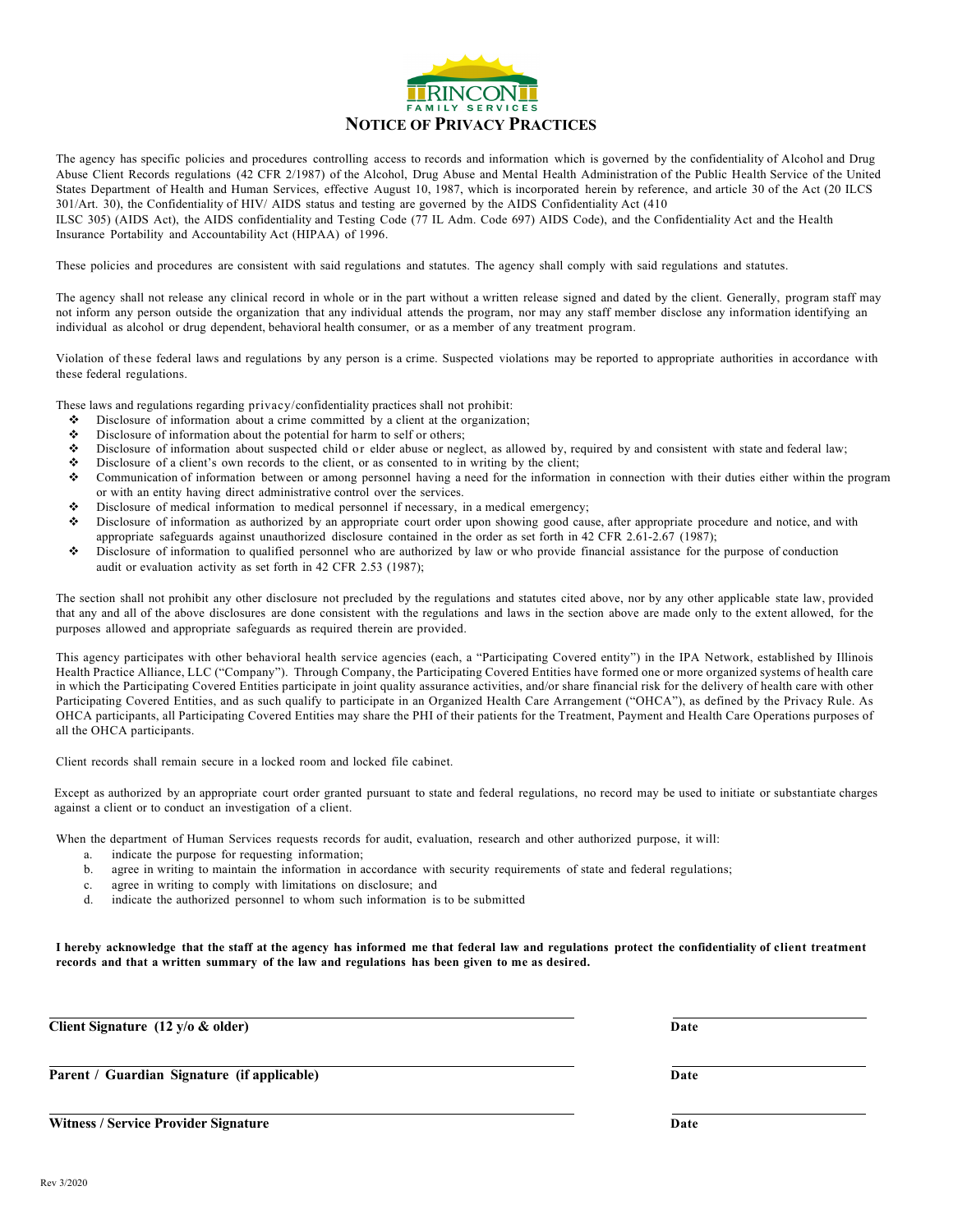

# **DOCUMENTATION OF CONSUMER CHOICE TO RECEIVE DHS-FUNDED SERVICES (MEDICAID AND MEDICAID MCO CLIENTS ONLY)**

The department of Human Services (DHS) may pay for part or all of the cost of your mental health services. If DHS is to pay for these services, the provider must report certain personal information to the Department. If you do not want the provider to report this information, you may decline to be a recipient of DHS funding. If you do not decline, the provider will report all of the following information to the Department of Human Services

 Your full name (first, last, and middle initial) Your social security number Your birth date Your gender (male or female) Your county of residence Your household income and size All mental Health services for which the provider expects payments

Client name (please print)

# To **ACCEPT** being consider as a DHS consumer

I choose to have the provider bill DHS for my services, and I understand the provider will report the information above to the Illinois Department of Human Services.

Signature of Client or Parent or Guardian Date

# To **DECLINE** being considered as DHS Consumer

I DO NOT choose to have the provider bill DHS for my services, and I understand the provider will NOT report the information above to the Illinois Department of Human Services.

Signature of Client or Parent or Guardian Date

# Explanation by the provider why client choice was not documented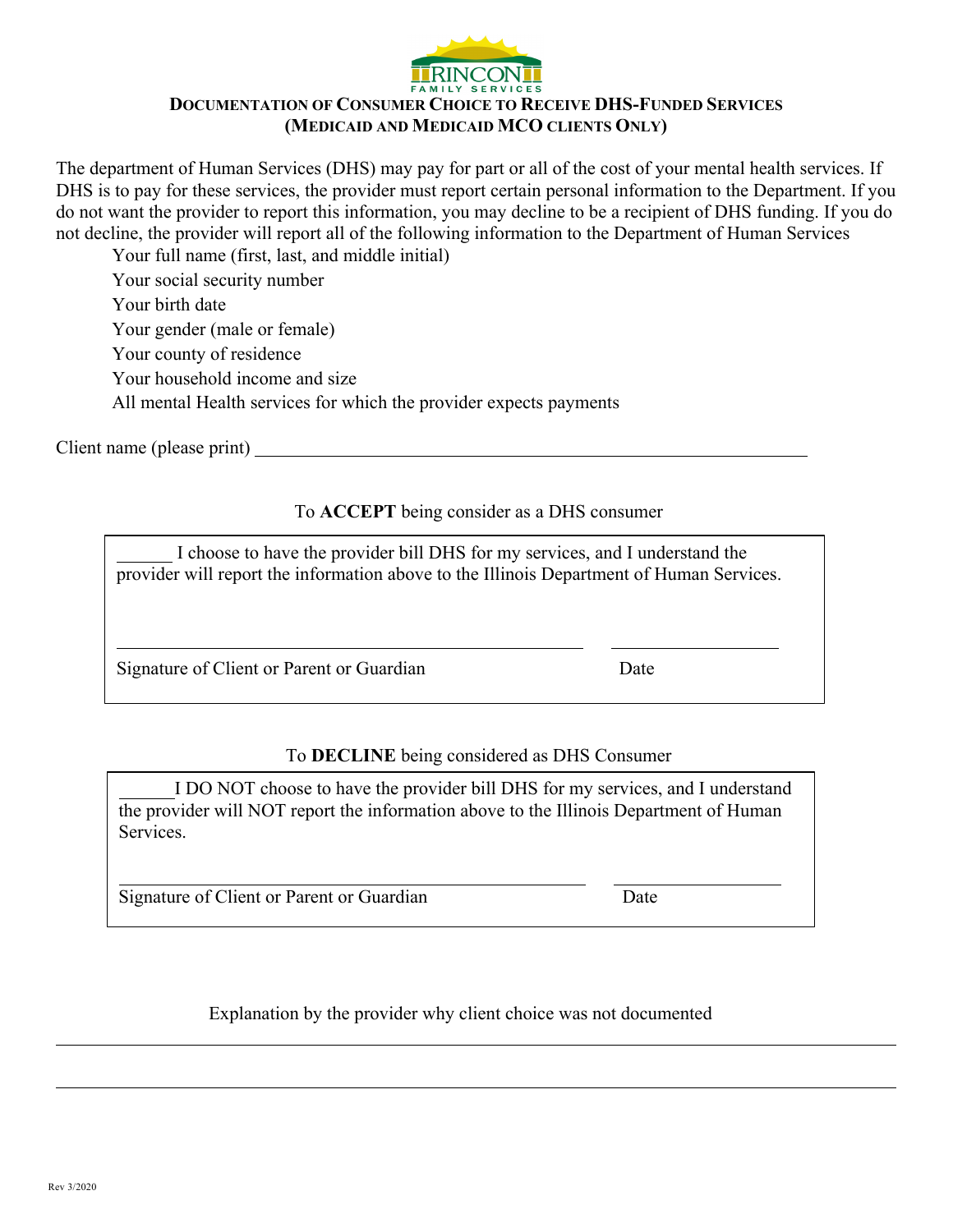

## **Client Name: ID/DOB #:**

Rincon Family Services works with its clients to provide affordable, quality care, and our standard expectations on payment for services are outlined below. No client will be turned away based solely on ability to pay.

### In-Network Insurance

If Rincon Family Services is in-network with your insurance company; your insurance company has already determined your copayment/deductible responsibility, **which is due at the time of each service.** If your insurance determines that you are responsible for any other cost, you will be invoiced the full amount.

### Out-of-Network Insurance or No Insurance

If we are out-of-network with your insurance carrier, please note that your insurance company may or may not pay for out-of-network services. For any services your insurance determines are not covered, but are your responsibility, you will be invoiced the full amount. If insurance payments are received, all preceding payments will be applied to any out-standing balances and refunds will be determined at the end of service.

### Medicaid Insurance

If you have insurance either provided directly from the Department of Human Services or through a managed care organization (MCO), please be aware of disruptions in insurance or changes in the company managing your insurance as that might alter how Rincon Family Services can continue providing you with services. While we will work with you to continue services, the costs associated with your services become your responsibility.

### Minor Children

The parent/legal guardian(s) who bring the child to the appointment are responsible for payment and the account.

### Billing for Services

The billing is based on time spent either directly or indirectly with your care. When you set up an appointment with a clinician, you are reserving that time, and in the process guaranteeing that you will be present during that time. Returned Checks: Clients are responsible for any bank fees from returned checks. **A bank service fee of \$25.00 per returned check will be charged**.

### Missed Appointments

A cancellation less than 24 hours in advance is treated the same as a missed appointment; this is because we are unlikely to be able to fill that slot with another appointment. **The Missed appointment fee is \$25.** Any client who does not show or late cancels for **3 consecutive sessions, may be closed, put on the waitlist or be referred out.**

### Requesting Copies

Please be aware that completing an assessment takes longer than the time spent with the client. Each assessment is reviewed with a clinical supervisor to ensure medical necessity and confirm a diagnosis, as applicable. Requests for assessments take at least a week, and a copy of your assessment, or any other medical record costs \$30 for the first 25 pages, and \$.025 each page after, per request. If mailing records, appropriate charges are added for postage. When requesting copies for an outside person or organization, a signed release from the client must be present, indicating their confirmation and consent that their information be sent out. Rincon Family Services will not release records without this signed consent, or if there is any unpaid balance.

### Failure to Pay

Rincon Family Services will expect payment at the time of appointment; if you cannot pay and build an outstanding balance, reception will continue to invoice you. Please be aware Rincon Family Services reserves the right to alter the agreement of service provision if there is failure to provide payment over time. If you discontinue services, requesting copies of your records will be attained once balance is paid in full.

## Fee Assessment

Rincon Family Services is committed to serving clients, regardless of their ability to pay. All clients with any cash-payment option will have a maximum out-of pocket expense per hour, based on their **documented** household income and size, per the federal poverty level.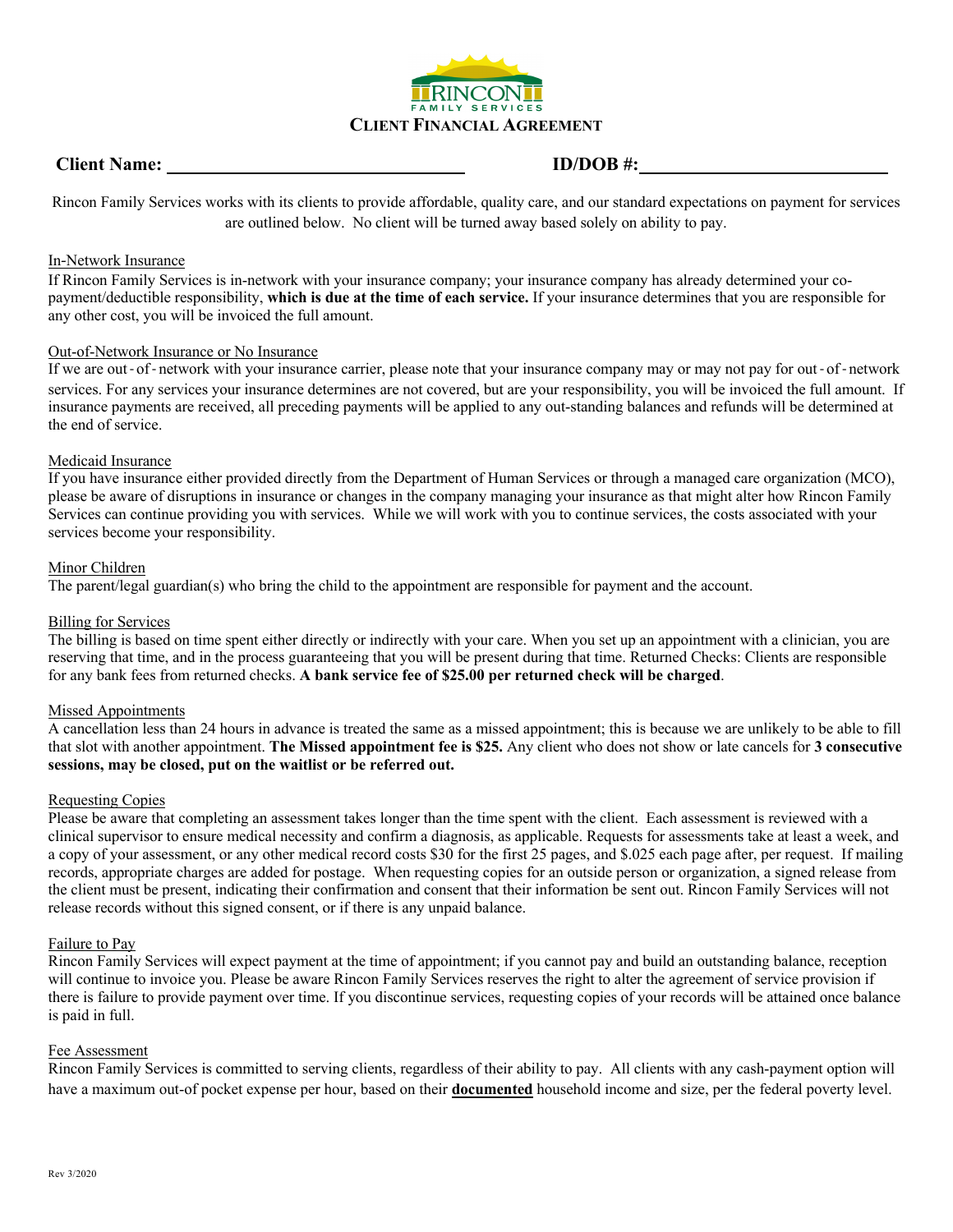

# **CLIENT FINANCIAL AGREEMENT CONTINUED**

|                           |                                                                              | $ID/DOB$ #:            |                                                                                                          |  |
|---------------------------|------------------------------------------------------------------------------|------------------------|----------------------------------------------------------------------------------------------------------|--|
| Please initial each line: |                                                                              |                        |                                                                                                          |  |
|                           | I have read and understand the terms of this financial agreement.            |                        |                                                                                                          |  |
|                           |                                                                              |                        | I understand that I must notify the receptionist with any changes in my insurance or insurance coverage. |  |
|                           | I authorize the release of information necessary to process insurance claim. |                        |                                                                                                          |  |
|                           |                                                                              |                        |                                                                                                          |  |
|                           | <b>METHOD OF REIMBURSEMENT (Mark all that apply)</b>                         |                        |                                                                                                          |  |
|                           | Medicaid Private Insurance Self-Pay Fee Scale (per income documentation)     |                        |                                                                                                          |  |
|                           | <b>PRIMARY INSURANCE</b> (Check if Client does not have Primary Insurance)   |                        |                                                                                                          |  |
| <b>Insurance Provider</b> |                                                                              | Insurance Phone #      |                                                                                                          |  |
| <b>Employer Name</b>      |                                                                              | <b>Employee Name</b>   |                                                                                                          |  |
| Group/Policy #            |                                                                              | Recipient ID#          |                                                                                                          |  |
| Co-Payment                |                                                                              | <b>Effective Dates</b> |                                                                                                          |  |
|                           |                                                                              |                        |                                                                                                          |  |

# **SECONDARY INSURANCE** ( \_\_\_\_ Check if Client does not have Secondary Insurance)

Client Signature  $(12 y/\sigma)$  Date

Guardian Signature (client under 18y/o) Date

Staff Signature with Credentials Date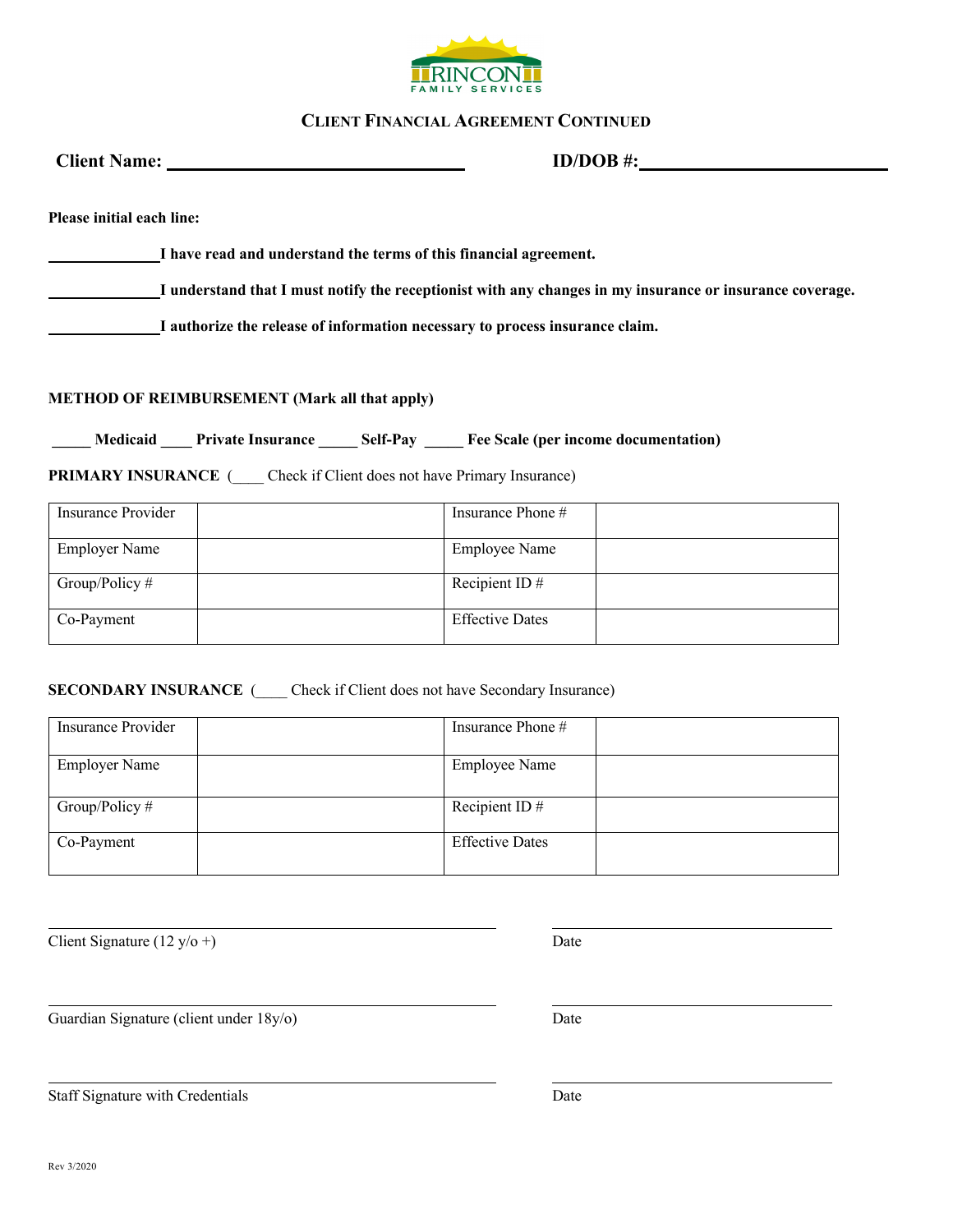

**Client Name:** ID/DOB: ID/DOB:

I, 1. All the been informed of my right to document my Advanced Directives.

An Advanced Directive is a document of written instruction that allows a person to specify what actions should be taken for their health, in the case that they are no longer able to make decisions due to illness or incapacity.

I have been informed that if I choose to document my Advanced Directives, they are only guidelines and I am still encouraged to consult with an attorney to validate my Advanced Directives. It has been explained that I can make changes to my Advanced Directives at any time, even if that is to choose to have them no longer followed.

 $I \Box$  do  $\Box$  do not choose to document my Advanced Directives with Rincon Family Services.

The following are the Advanced Directives that I choose to document with Rincon Family Services. Advanced Directives can include, but are not limited to, Do-not-resuscitate (DNR) preferences, hospital preferences, medication preferences, the name of a health care power of attorney and more.

**Client Signature (12 y/o & older) Date**

**Parent / Guardian Signature (if applicable) Date**

**Service Provider Signature / Credentials Date**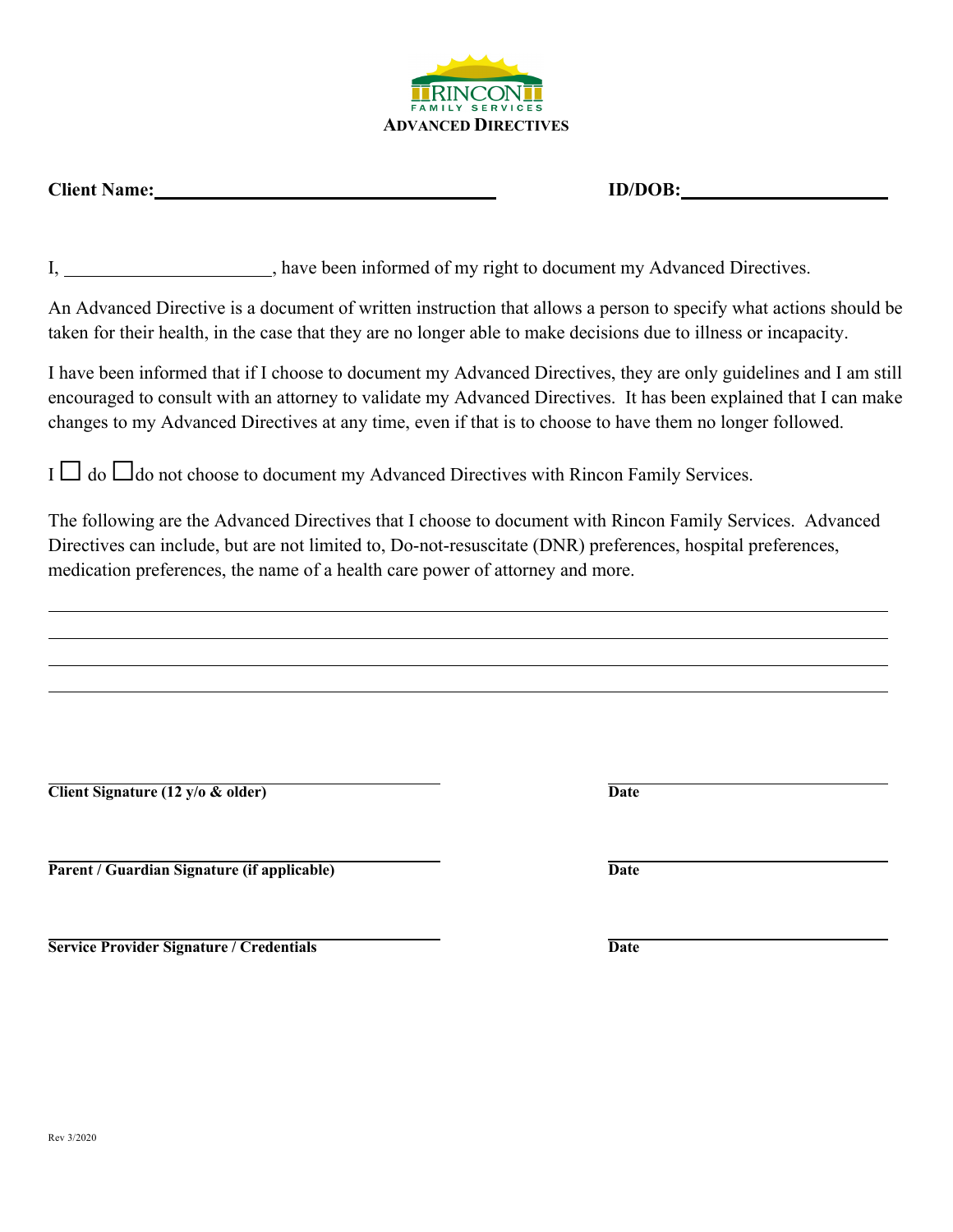

**Client Name: RIN/ID#**

Program: Location:

The client will be given an orientation at admission. Please date and initial each orientation topic as it is discussed with client.

**Both client and staff member should sign below once orientation is completed.**

| <b>Orientation Checklist</b>                                                          | <b>Client Initials</b> | <b>Date</b> |
|---------------------------------------------------------------------------------------|------------------------|-------------|
| Consent for treatment                                                                 |                        |             |
| Client rights and responsibilities                                                    |                        |             |
| Code of ethics and standards of professional conduct                                  |                        |             |
| Confidentiality policy and release of information                                     |                        |             |
| Assessment process and client participation in the development of individual          |                        |             |
| service plan; goal achievement; and course of treatment                               |                        |             |
| Expectations for legally required appointment, sanctions, or court notifications.     |                        |             |
| Requirements for reporting and or follow-up for the mandated client, regardless of    |                        |             |
| his or her discharge outcome                                                          |                        |             |
| Financial obligations, fees, and financial arrangements                               |                        |             |
| Opportunities for input from client regarding quality of care, achievement of         |                        |             |
| outcomes and satisfaction                                                             |                        |             |
| Grievance procedures for complaint(s) and appeal procedure                            |                        |             |
| Explanation of program's services and activities including expectations, sanctions,   |                        |             |
| interventions, incentives, transition criteria and procedures, discharge criteria and |                        |             |
| post discharge follow-up                                                              |                        |             |
| Program rules and behavioral expectations of the client                               |                        |             |
| Restrictions that the program may place on a client and the means by which the        |                        |             |
| client may regain the rights or privileges that have been restricted                  |                        |             |
| Information regarding hours of operation and access to after-hours services           |                        |             |
| Policy on non-violent Practices                                                       |                        |             |
| Policy on smoking and use of tobacco products                                         |                        |             |
| Policy on illicit/licit drugs; prescribed medication; and/or weapons brought into the |                        |             |
| program                                                                               |                        |             |
| Tour of the facility: location of emergency procedures, emergency exits, evacuation   |                        |             |
| meeting sites, fire extinguishers and first aid kits                                  |                        |             |
| <b>Education on Advance Directives</b>                                                |                        |             |
| <b>Treatment Team and Service Coordination</b>                                        |                        |             |

**Client Signature (12 y/o & older) and Date**

**Parent / Guardian Signature (if applicable) and Date**

**Service Provider Signature / Credentials and Date**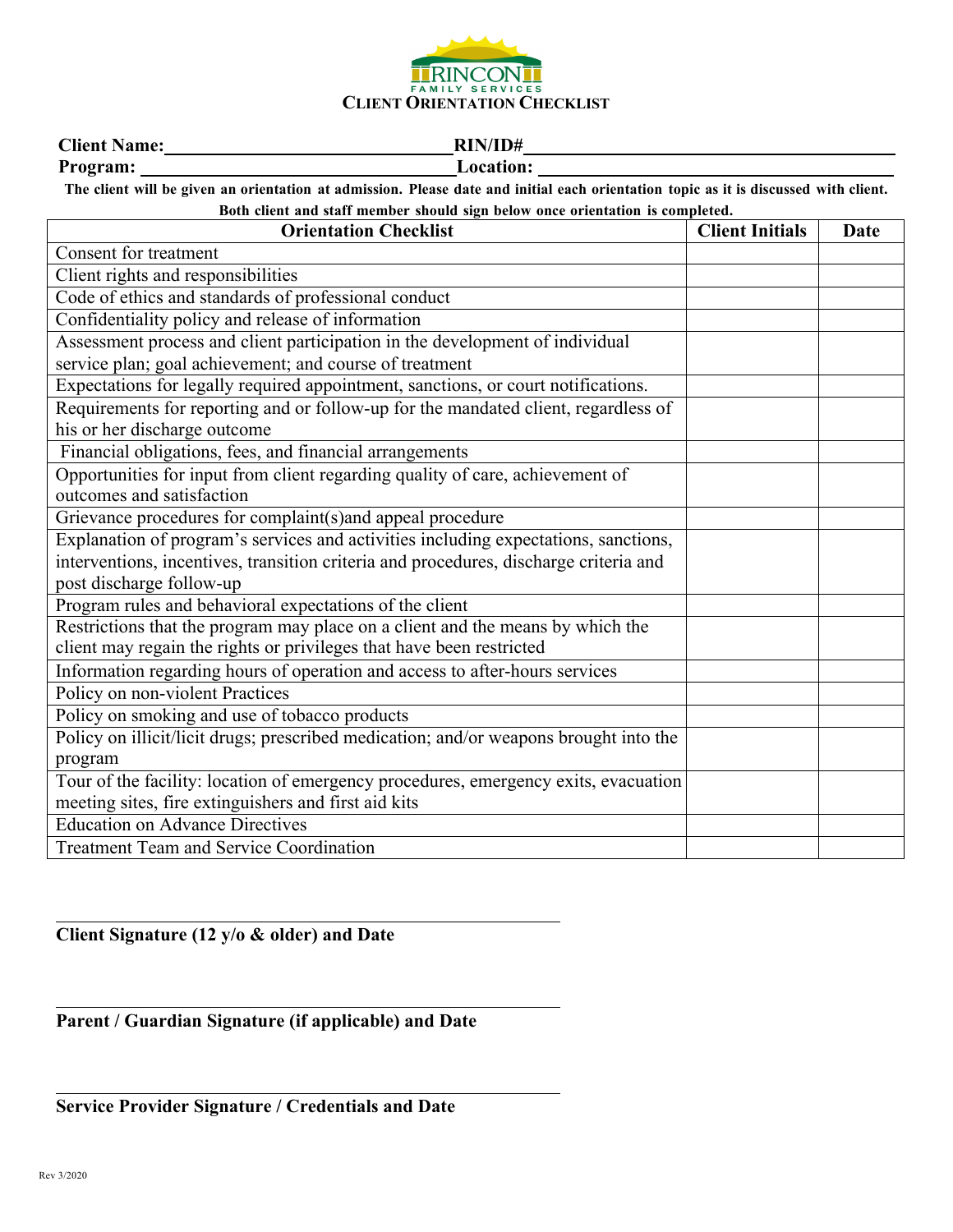**CONSENT TO BE RECORDED**

Name: ID/DOB:

Video and audio recordings are sometimes used as aids in the therapy process, or for the review of a particular therapy, interview, or testing session. Any such recordings will be viewed with discretion and will only be viewed by for professional purposes of clinical supervision, training and professional development. All materials are kept in a safe secure location, in accordance with HIPPA and all relevant state laws and governing bodies.

I, the client (or his or her parent or guardian) consent to the recording of my therapy sessions for the purposes described above. This recording may be done by video and/or audio taping, or by any other means. The purpose and value of recording have been fully explained to me, and I freely and willingly consent to this recording.

This consent is being given in regard to the professional services being provided by the therapist(s) named below. I agree that there is to be no financial reward for the use of the recordings. I understand that I will not be punished in any way if I do not wish a particular session to be recorded. I understand that I may ask for the recording to be turned off at any time during my sessions. I also understand that within 5 days following a session, I may choose to request a viewing of the recording with the therapist.

I understand that I am fully responsible for my own participation in any and all exercises and activities suggested by the therapist(s). I agree not to hold the therapist or the agency legally responsible for the effect of these exercises on me, either during the therapy session or later.

I give the therapist(s) named below my permission to use the recordings of me for professional purposes. I understand that my therapist(s) and Rincon Family Services are bound by state laws and by professional rules about clients' privacy.

**Client Signature (12 y/o & older) Date**

**Parent** / **Guardian Signature (if applicable) Date** 

I, the therapist(s), have discussed the issues above with the client (and/or parent or guardian). My observations of this person's behavior and responses give me no reason to believe that this person is not fully competent to give informed and willing consent.

**Service Provider Signature / Credentials Date**

**Service Provider Signature / Credentials Date**